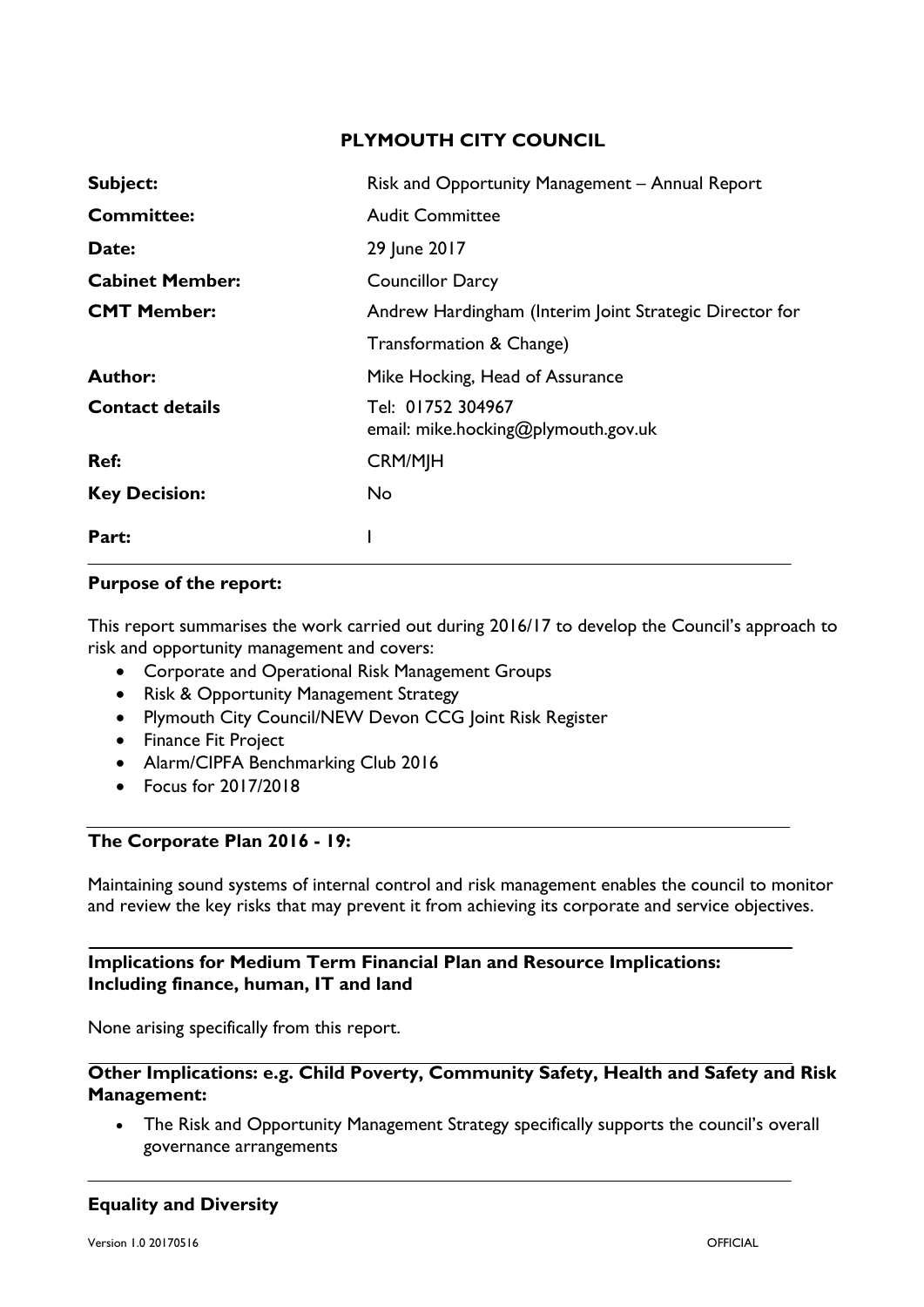#### Has an Equality Impact Assessment been undertaken? Not required.

### **Recommendations and Reasons for recommended action:**

The Audit Committee is recommended to note the Annual Report.

#### **Alternative options considered and rejected:**

Effective risk management processes are an essential element of internal control and as such are an Important element of good corporate governance. For this reason alternative options are not applicable.

## **Published work / information:**

#### **Background papers:**

| -itle | Part | Part II | <b>Exemption Paragraph Number</b> |  |  |  |  |  |  |  |
|-------|------|---------|-----------------------------------|--|--|--|--|--|--|--|
|       |      |         |                                   |  |  |  |  |  |  |  |
|       |      |         |                                   |  |  |  |  |  |  |  |
|       |      |         |                                   |  |  |  |  |  |  |  |

#### **Sign off: Councillor Darcy**

| Fin                                                                                  | PI1718. | $ $ Leg | $DVS2$   Mon |                     |  | <b>HR</b> |  | Assets |  |  | Strat |  |
|--------------------------------------------------------------------------------------|---------|---------|--------------|---------------------|--|-----------|--|--------|--|--|-------|--|
|                                                                                      | 46      |         | 8365         | $\bigcap_{i=1}^{n}$ |  |           |  |        |  |  | Proc  |  |
| Originating SMT Member, Interim Joint Strategic Director for Transformation & Change |         |         |              |                     |  |           |  |        |  |  |       |  |
| Has the Cabinet Member(s) agreed the contents of the report? Yes                     |         |         |              |                     |  |           |  |        |  |  |       |  |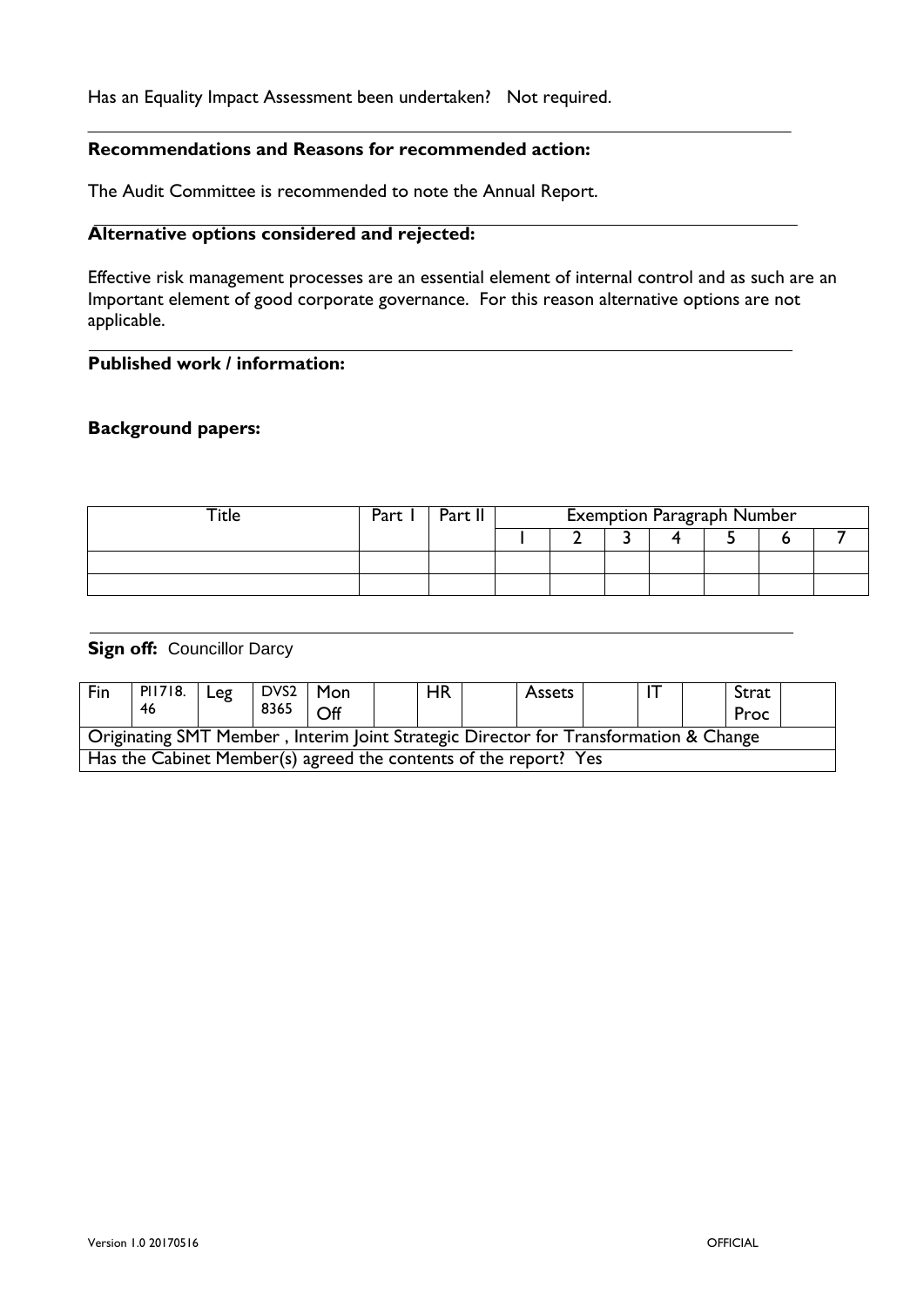## **1.0 Introduction**

- **1.1** This report summarises the work carried out during 2016/17 to further develop the Council's approach to risk and opportunity management.
- **1.2** The review covers:
	- Corporate and Operational Risk Management Groups
	- Risk & Opportunity Management Strategy
	- Plymouth City Council/NEW Devon CCG Joint Risk Register
	- Finance Fit Project
	- Alarm/CIPFA Benchmarking Club 2016
	- Focus for 2017/2018

### **2.0 Corporate and Operational Risk Management Groups**

- **2.1** The Corporate Management Team (CMT) acts as the Corporate Risk Management Group (CRMG) with responsibility for the strategic risk and opportunity register and the overall risk and opportunity management strategy.
- **2.2** Directors have engaged fully in the risk management process in taking ownership of the strategic risk and opportunity register both formally at CRMG meetings and throughout the year in proposing amendments to the register in line with changing circumstances and priorities for the Council.
- **2.3** Relevant Cabinet Members have also been engaged in considering and challenging risk management monitoring reports.
- **2.4** Matters of day to day operational risk management are the responsibility of the Operational Risk Management Group (ORMG) which is chaired by the Head of Assurance and comprises risk champions from each directorate and/or service.
- **2.5** The ORMG has met every 6-8 weeks to review and monitor operational risk and opportunity risk registers to promote and develop a consistent approach to risk and opportunity management and also to consider bids from departments for financial assistance from the risk management fund towards risk reduction initiatives.
- **2.6** The risk management fund is used as a pump-priming fund to enable departments to implement risk reduction initiatives in areas such as physical security improvements (fire/intruder alarms, CCTV etc.) training, health and safety improvements etc.
- **2.7** A list of those projects supported by the fund in 2016/17 is attached for information at Appendix A.

# **3.0 Risk and Opportunity Management Strategy**

- **3.1** The Risk and Opportunity Management Strategy provides a comprehensive framework and process designed to support Members and officers in ensuing that the Council is able to discharge its risk management responsibilities fully.
- **3.2** The strategy is reviewed annually to ensure it remains current and fit for purpose. A copy of the latest version is attached at Appendix B.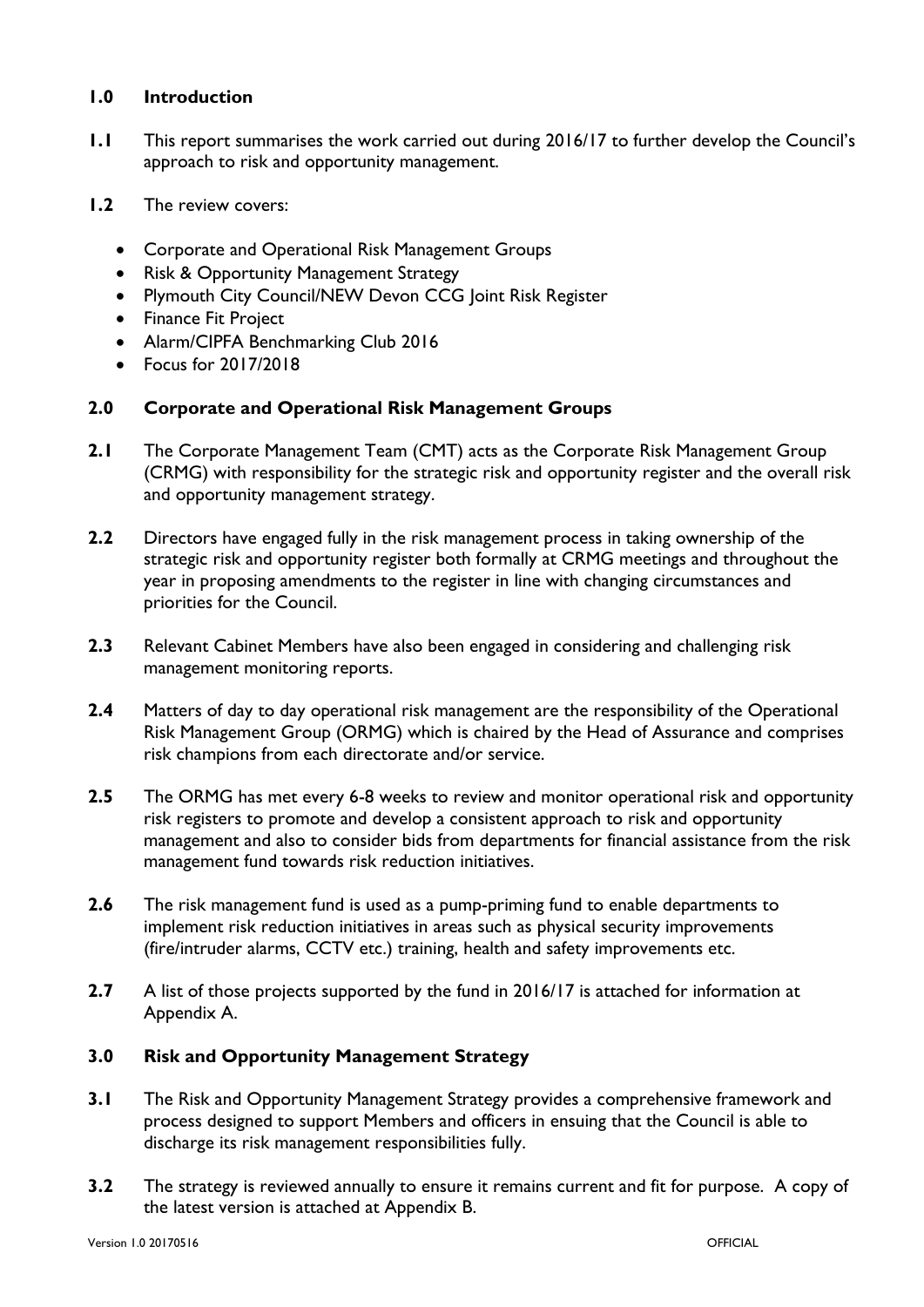# **4.0 Plymouth City Council/NEW Devon CCG Joint Risk Register**

- **4.1** The Head of Integrated Finance presented the first joint integrated risk register to this Committee in March 2017.
- **4.2** The joint integrated framework is the first of its kind in the country and is the result of 18 months collaboration between both partners. The framework provides a common infrastructure for delivering, maintaining and governing risk management within the integrated commissioning function.
- **4.3** Future updates of the integrated risk register will be brought to this Committee together with the Strategic Risk Register update.

# **5.0 Finance Fit Project**

- **5.1** The Finance FIT project was launched with the objective of managing delivery of a modern, fit for purpose, cost efficient, cost effective and customer focused Finance Service. The Assurance work stream formed part of the project and included the following two outcomes:
	- Improve assurance processes that meet business objectives effectively and deliver efficiency improvements.
	- Review of risk approach to drive better value from risk management activities.
- **5.2** A review of risk management activities and processes was undertaken during the summer in collaboration with Devon Audit Partnership. A risk management questionnaire was developed to assess the perceived risk culture within the organisation, followed by Directors interviews.
- **5.3** Two of the common themes raised by participants of the review were the need for 'real time' risk information and alignment with other corporate functions such as performance and financial management.
- **5.4** A project plan is being drafted by Delt to implement Office 365 which is a Microsoft service that consists of a number of products and services which can be managed through an online portal. One of the services supported by Office 365 is Sharepoint which is a highly configurable document management and storage system.
- **5.5** Sharepoint allows for storage, retrieval, searching, archiving, tracking, management and reporting on of electronic documents and records and will allow for real-time editing.
- **5.6** A trial of the system to record risk information will take place once the project plan has been agreed. If the trial is successful, training will be rolled out across the organisation.
- **5.7** A Risk Management eLearning course has also been developed as part of the Finance Fit work package and this was launched on 24 May 2016.

# **6.0 Alarm/CIPFA Benchmarking Club 2016**

**6.1** The benchmarking club is collaboration between Alarm (Association of Local Authority Risk Managers) and CIPFA (The Chartered Institute of Public Finance and Accountancy). The question set is based on Alarm's National Performance Model for Risk Management in Public Services and developed by a steering group of club members.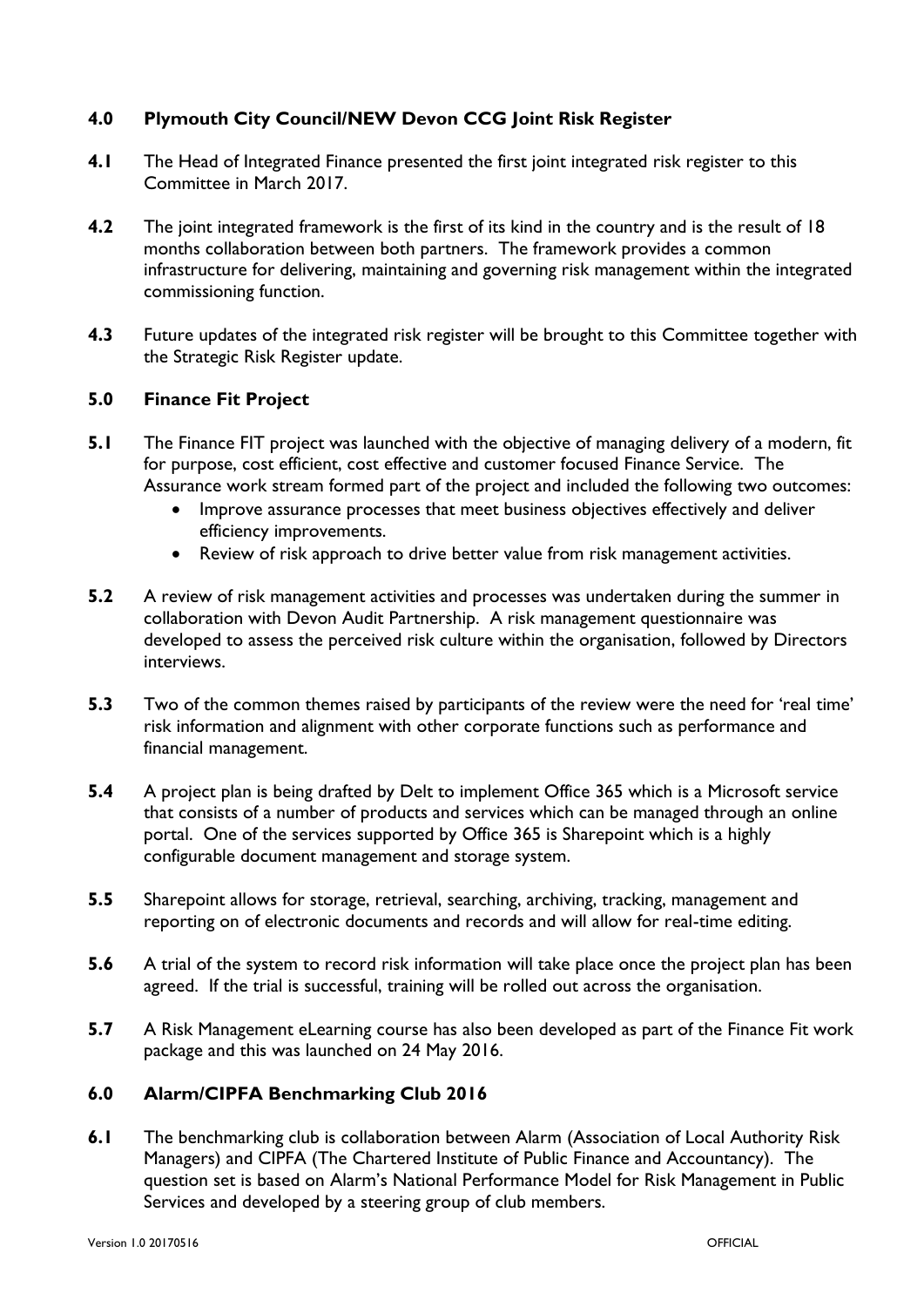- **6.2** The questionnaire was completed during August and September 2016 and was largely informed by the Directors interview responses that were undertaken as part of the risk management review described in paragraph 5.2 above.
- **6.3** The Council's overall comparison results were evaluated at 'Embedded and Integrated' which is the second highest score. We also had the fourth highest results score out of nineteen comparator organisations.
- **6.4** Development of a risk software solution will help to increase our results in the future.

### **7.0 Focus for 2017/18**

- **7.1** Develop and roll out risk management software across the organisation.
- **7.2** Continue to support the Integrated Assurance Service which will see risk management formally aligned and working alongside other compliance functions to promote a joined-up approach to all aspects of governance as per the three lines of defence model.

### **8.0 Conclusion**

- **8.1** There is good evidence of the development of a risk management culture within the Council with proactive engagement of Members, Directors and Heads of Service, and senior operational managers.
- **8.2** The Council has well-developed and proven risk management processes in place which have been integrated into business planning, budget, transformation and project management.
- **8.3** The Annual Report should therefore give Audit Committee members assurance as to the adequacy and effectiveness of the internal control arrangements and, in particular, the contribution of risk and opportunity management to the overall governance framework.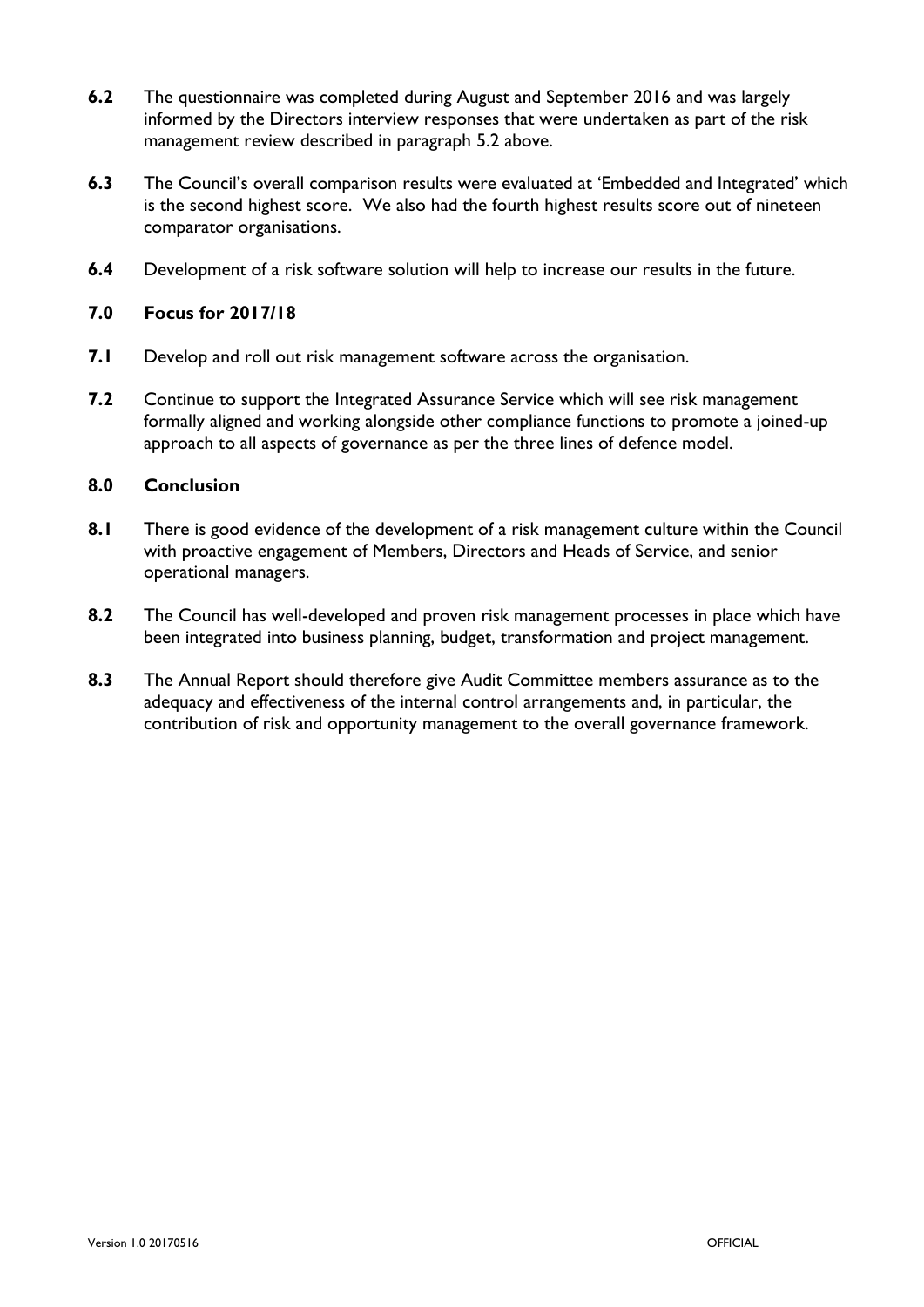# **RISK MANAGEMENT BIDS APPROVED 2016/17**

## **1. HROD (Health, Safety & Wellbeing) – Audit and review of schools health and safety compliance**

Audit to determine the level of compliance with statutory health & safety obligations including recommendations for future action/input required

# **2. HROD (Health, Safety & Wellbeing) – Development and review of policies for facilities management and health and safety**

Review and update the Council's current policies and procedures to ensure they are compatible with the future introduction of an electronic Heath, Safety & Wellbeing system.

# **3. ODPH (Public Protection Service) – CCTV at 4a Derriford Business Park**

## Replace outdated CCTV cameras to meet current standards and link to a secure digital storage with downloadable format.

## **4. Environmental Services (Bereavement) – Development of welfare facilities at Weston Mill Cemetery**

Provision of new showers , toilets and a drying area for the Bereavment Service outdoor workers. **£7,500**

# **5. Finance (Facilities Management) – Survey of West Hoe cliffs**

## Cost of rope access survey of West Hoe Cliffs to ensure the safety of members of the public using the park area and playground facilities in West Hoe Park.

# **6. Customer Services (Libraries) – Panic alarms for staff at Tothill & Ernesettle Libraries**

Mobile panic alarms for lone working staff.

# **7. Finance (Facilities Management) – Lockable console bins**

Purchase of secure console bins to hold sensitive documents prior to shredding.

# **8. Customer Services (Register Office) – Heating/cooling unit in ceremony room**

Installation of heating/cooling units in one of the ceremony rooms to regulate the temperature.

**£7,500**

# **9. HROD (Health, Safety & Wellbeing) – Licence for HSE Climate Tool**

Purchase of HSE Safety Climate Tool which is an on-line web-based questionnaire which anonymously explores employee's attitudes and perceptions to health and safety then generates a report with guidance and allows development and maintenance of a regular survey and reporting on continuous improvement.

**£7,500**

**£5,000**

**£7,500**

**£7,500**

**£530**

**£7,500**

**£3,713**